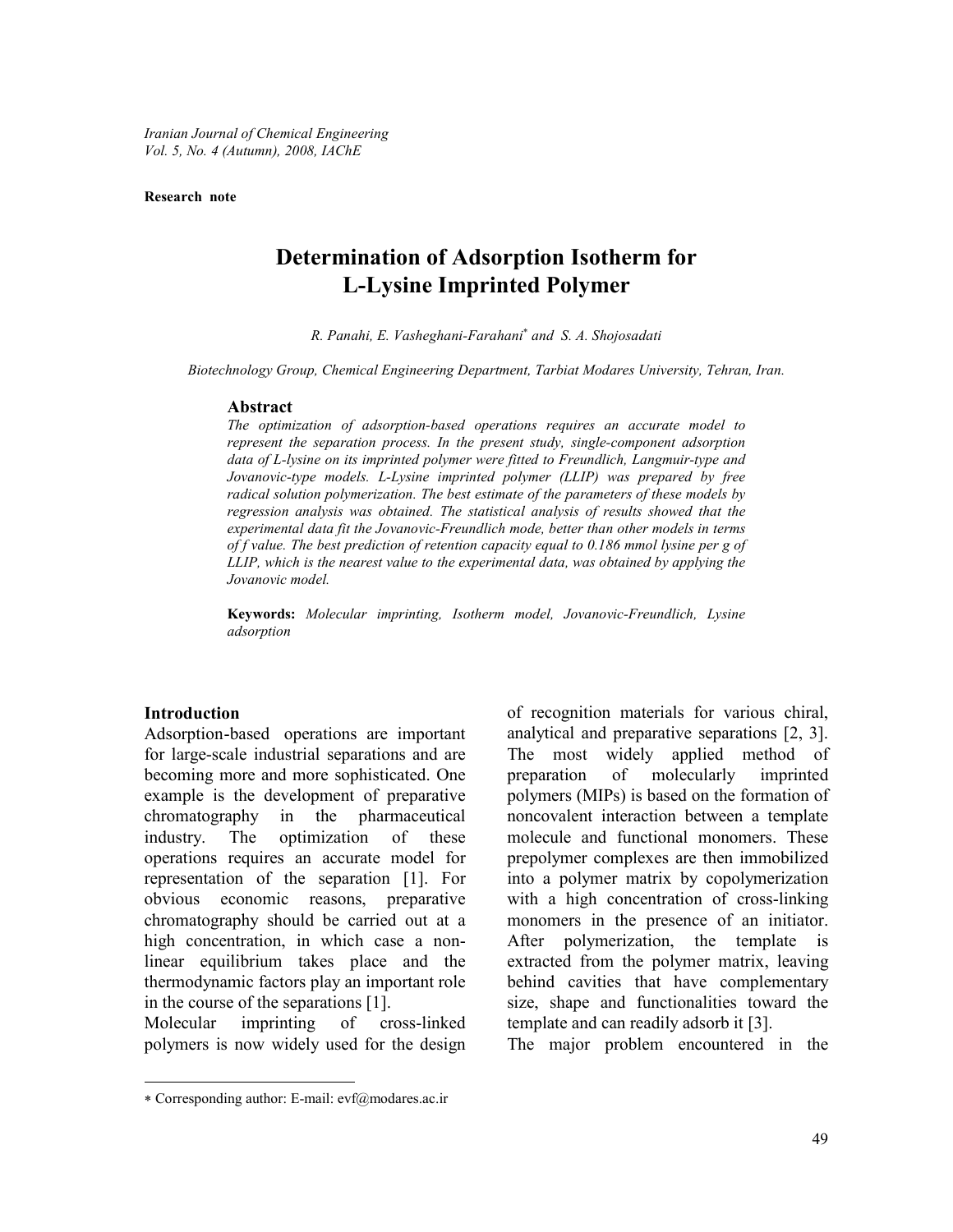synthesis of MIPs by this method, is the heterogeneous character of their binding sites, the presence of several different types of binding sites with various association constants, and densities on the MIP surface  $\left[3\right]$ 

The purpose of the present study was to fit the experimental results of L-lysine adsorption onto imprinted polymer to several adsorption models and determine the most suitable to properly describe the separation process.

## **Theory**

## **Adsorption isotherm models**

The adsorption isotherm models relate the equilibrium concentrations of the studied component in the bulk liquid phase,  $F$  (mM), and in the adsorbent,  $B$  (mmol/g of adsorbent) [4]. Different models have been used to correlate experimental adsorption data. Some of them consider an ideal behavior of the system, without taking into account the possible source of nonideal behavior. like the adsorbate-adsorbate interactions in the adsorbed phase, the heterogeneity of the adsorbent surface, the loss of symmetry, clustering or dissociation of the adsorbates, the interactions among the components of the bulk liquid phase leading, in some cases, to the formation of associates, the limited solubility of the components in the bulk liquid phase, the irreversibility of the adsorption, or even the existence of synergistic effects [1].

### Langmuir-type and empirical isotherm models

One of the simple models is Langmuir adsorption isotherm (Table 1) where the adsorbent is assumed to contain only one type of site, adsorbate–adsorbate interactions are assumed not to occur and the system is assumed ideal. This isotherm depends on two theoretical parameters: the saturation capacity, q (mmol of adsorbate/g of adsorbent), and the equilibrium constant,  $k$  [5-7]. The nature of MIPs indicates the accounting importance of for the heterogeneity of the adsorption sites. Another model of this type includes a number of classical models for the heterogeneous surface with continuous energy distribution such as Langmuir-Freundlich [8] (Table 1).

The Langmuir-Freundlich model was analyzed by Sipe, who found that its energy distribution function corresponds to a symmetrical quasi-Gaussian function. The model reduces to the monolayer but does not obey the Henry's law. At low concentrations, the model reduces to the Freundlich model. The Langmuir–Freundlich model reduces to the Langmuir model for the case of a homogeneous surface [9]. In this equation,  $q$ and  $k$  have the same meaning as in the Langmuir isotherm model and  $n$  is the heterogeneity parameter  $(0 \le n \le 1)$ . This parameter increases with the decreasing degree of surface heterogeneity [9, 10].

The empirical Freundlich expression (Table 1) is an exponential equation and therefore assumes that as the adsorbate concentration increases, so too does the concentration of adsorbate on the adsorbent surface. This isotherm may be used to describe heterogeneous systems with continuous energy distribution [11-13]. Theoretically, using this expression, an infinite amount of adsorption can occur [14]. The Freundlich equation agrees well with the Langmuir equation over moderate concentration ranges but, unlike the Langmuir expression, it does not reduce to the linear isotherm (Henry's law) at low surface coverage. Both these theories suffer from the disadvantage that equilibrium data over a wide concentration range cannot be fitted with a single set of constants [13].

## **Jovanovic-type models**

The Jovanovic model keeps the same assumptions contained in the Langmuir model, only considering, in addition the possibility of some mechanical contacts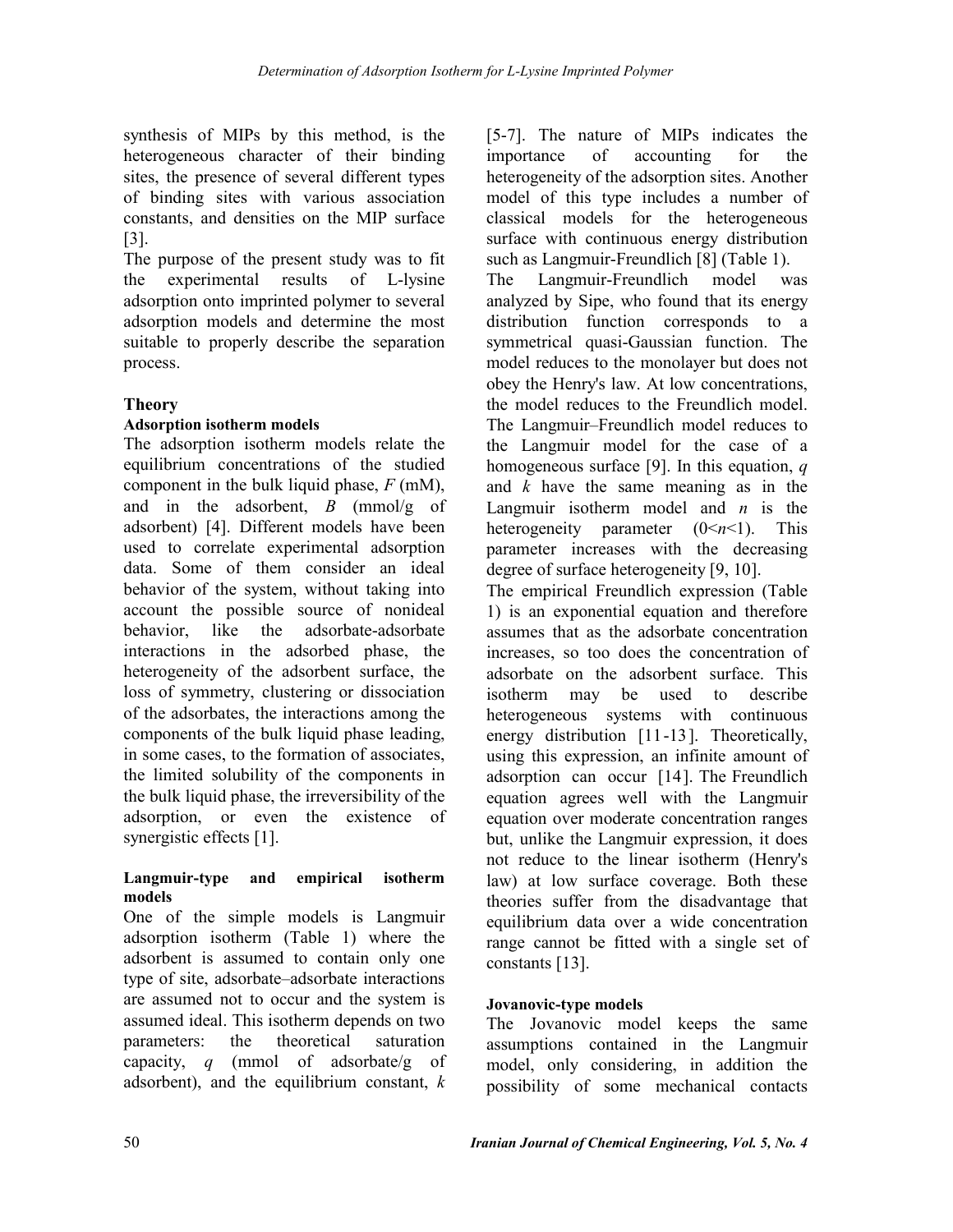between the adsorbing and desorbing molecules [15]. Moreover, a different extension of Jovanovic model for heterogeneous surface, the Jovanovic-Freundlich model, has been applied as a semiempirical model to the adsorption data of imprinted polymers (Table 2).

The Jovanovic-Freundlich model for single component adsorption was derived from a differential relationship relating the surface coverage and the bulk concentration of the adsorbate [16]. The model reduces to the Jovanovic model when the surface is homogeneous. It reduces to the monolayer isotherm at high concentrations but does not obey the Henry's law at low concentrations. The energy distribution corresponding to this model for Jovanovic local behavior is a quasi-Gaussian function skewed in the direction of high adsorption energies [1].

#### **Materials and Methods**

### Preparation of L-Lysine Imprinted Polymer (LLIP)

LLIP was prepared by the non-covalent method, and the batch rebinding study was carried out at equilibrium and optimum conditions with a temperature of 25  $^{\circ}$ C, as described in our previous work [17].

#### Nonlinear least squares analysis

Calculation of adsorption isotherm was performed by the CurveExpert (Version 1.34) program. The program uses non-linear least square fitting of the averaged experimental data by using the Marquardt-Levemberg algorithm. This algorithm seeks the values of the parameters that minimize the sum of the squared differences (SSD) between the values of the observed  $(\beta_{\rm cr})$  and predicted values of the dependent variable  $(\beta_t)$ :

| <b>rable 1.</b> Langmun-type and empirical models |                              |              |  |  |  |
|---------------------------------------------------|------------------------------|--------------|--|--|--|
| Model                                             | <b>Equation</b>              | Eq.no.       |  |  |  |
| Langmuir                                          | $B = \frac{qkF}{1 + kF}$     | (1)          |  |  |  |
| Langmuir-<br>Freundlich                           | $B = \frac{qkF^n}{1 + kF^n}$ | (2)          |  |  |  |
| Freundlich                                        | $B = aF^n$                   | $\mathbf{3}$ |  |  |  |

Table 1 I anomuir-type and empirical models

 $F, B$ : equilibrium concentrations of the studied component in the bulk liquid phase and in the adsorbed phase, respectively;  $q$ : the theoretical maximum adsorption capacity for corresponding models;  $k$ : equilibrium constant;  $n$ : heterogeneity parameter;  $a$ : constant parameter.

**Table 2.** Jovanovic-type models

| Model                    | <b>Equation</b>          | Eq. no. |
|--------------------------|--------------------------|---------|
| Jovanovic                | $B = q(1 - \exp(-kF))$   | (4)     |
| Jovanovic-<br>Freundlich | $B = q(1 - \exp(-kF^n))$ | (5)     |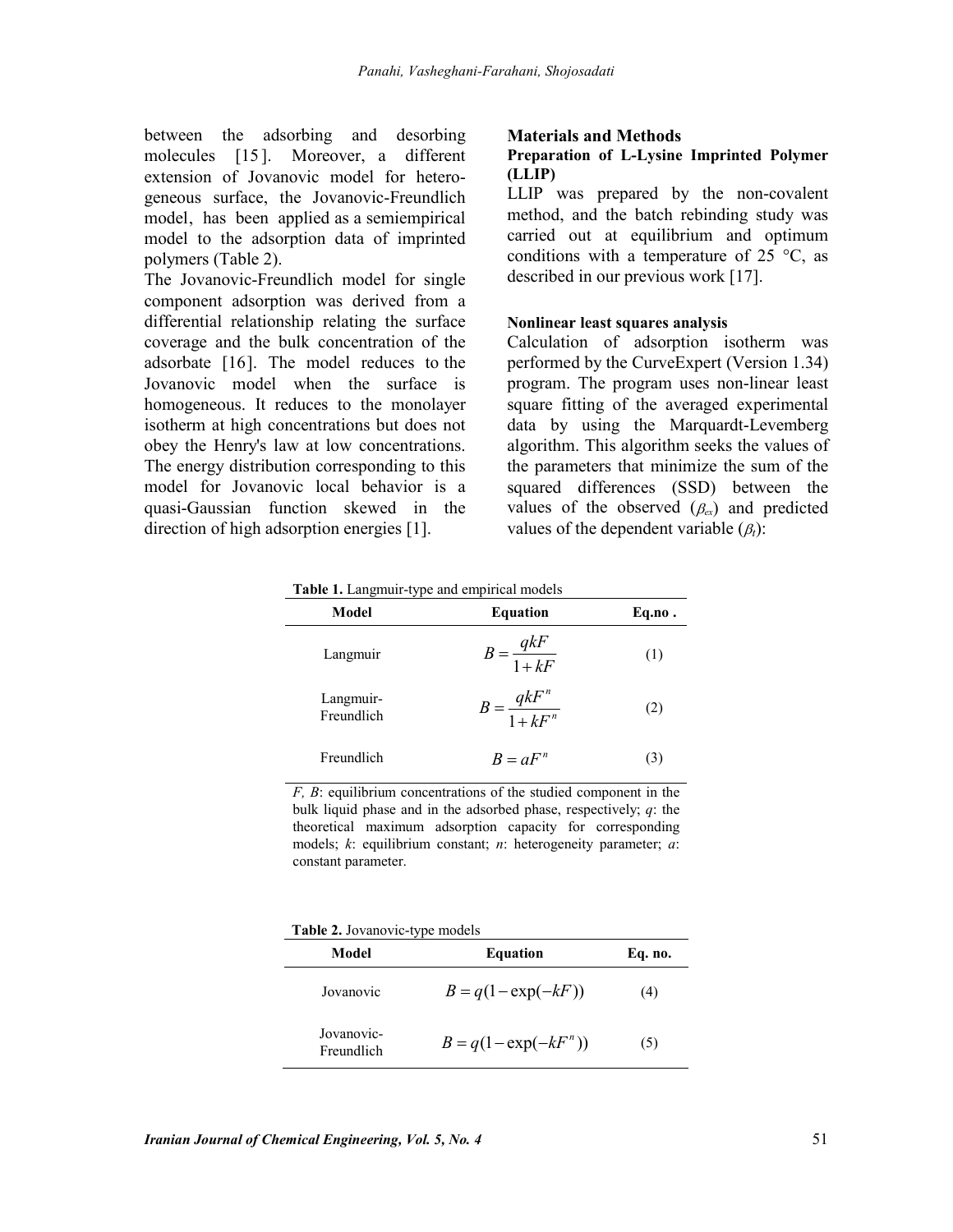$$
SSD = \sum_{i=1}^{m} (B_{ex,i} - B_{t,i})^2
$$
 (6)

where m is the number of the experimental data points.

For fitting the single component data (especially to four parameter models), the response surface of the optimization problem often exhibits several minima such as real (global) and/or unreal (local). To avoid being trapped in unreal (local) minima, the identification process was carried out several times, using a different initial guess vector at each time. This is a convenient empirical way to determine if the solution converges toward the global minima [1].

The selection of the most adequate adsorption isotherm model was performed using the Fisher test  $[18]$ . According to this test, the model with better data correlation is the one that exhibits the highest value of the Fisher parameter, f, defined as:

$$
f = \frac{(m-p)}{(m-1)} \frac{\sum_{i=1}^{m} (B_{ex,i} - \overline{B}_{ex})^2}{\sum_{i=1}^{m} (B_{ex,i} - B_{t,i})^2}
$$
(7)

where p is the number of adjusted parameters of the model, and  $\overline{B_{ex}}$  is the average of the experimental data points.

### **Results and discussion Retention capacity studies**

The experimental results indicated that the retention capacity increased with increasing the initial concentration of L-lysine in the feed solution and reached constant values of 27.26 mg lysine per g of LLIP at an initial feed concentration greater than 180 mg lysine per 100 mL of aqueous solution [17].

### The fitting of the experimental data to isotherm models

Fitting of the experimental data to different isotherm models are shown in Figs. 1 and 2. The isotherm models can be applied in two different ways, as fitting equations for the experimental data or as actual physical equilibrium observed. models of the However, it should be noted that an excellent fit of experimental data to a model is never a demonstration of the physical validity of this model [2]. The results of the regression analysis of the evaluated models are reported in Tables 3 and 4. The corresponding values of the parameters, Fisher parameter  $(f)$  and SSD are listed in these Tables.



Figure 1. Comparison of experimental data with calculated values of Langmuir-type and empirical models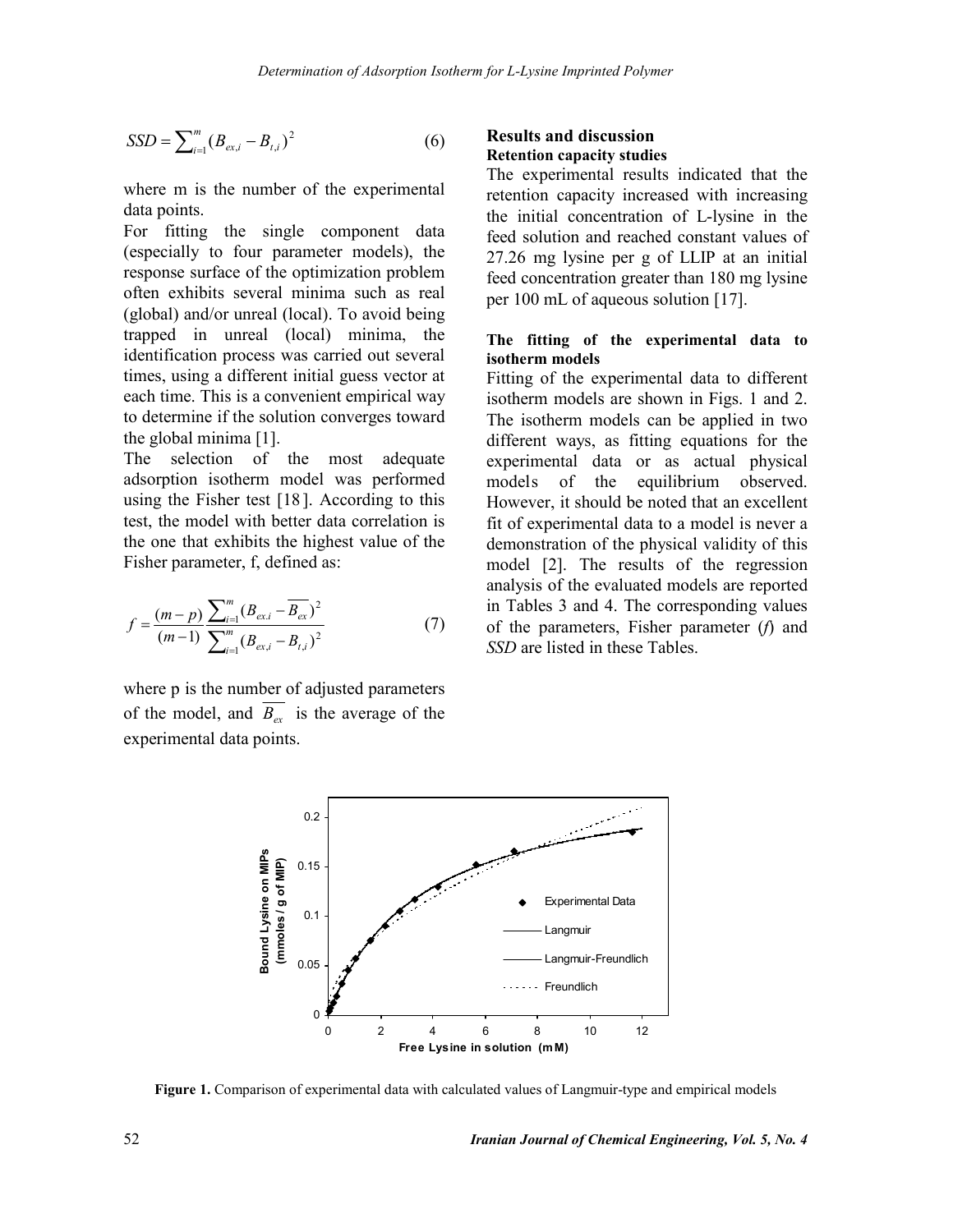

Figure 2. Comparison of experimental data with calculated values of Jovanovic-type models.

| Model               | <b>Parameters</b>                               | SSD<br>$\times 10^7$ |       |
|---------------------|-------------------------------------------------|----------------------|-------|
| Langmuir            | $q = 0.24365$<br>$k = 0.28288$                  | 351.9                | 794.4 |
| Langmuir-Freundlich | $q = 0.24844$<br>$k = 0.27794$<br>$n = 0.97906$ | 333.0                | 789.8 |
| Freundlich          | $a = 0.05764$<br>$n = 0.51876$                  | 14000                | 34.82 |

| <b>Table 4.</b> The calculation of the Jovanovic-type models |                                                 |                      |       |  |  |
|--------------------------------------------------------------|-------------------------------------------------|----------------------|-------|--|--|
| Model                                                        | <b>Parameters</b>                               | SSD<br>$\times 10^7$ |       |  |  |
| Jovanovic                                                    | $q = 0.18588$<br>$k = 0.31237$                  | 1675                 | 255   |  |  |
| Jovanovic-Freundlich                                         | $q = 0.19973$<br>$k = 0.31108$<br>$n = 0.87428$ | 271.0                | 879.8 |  |  |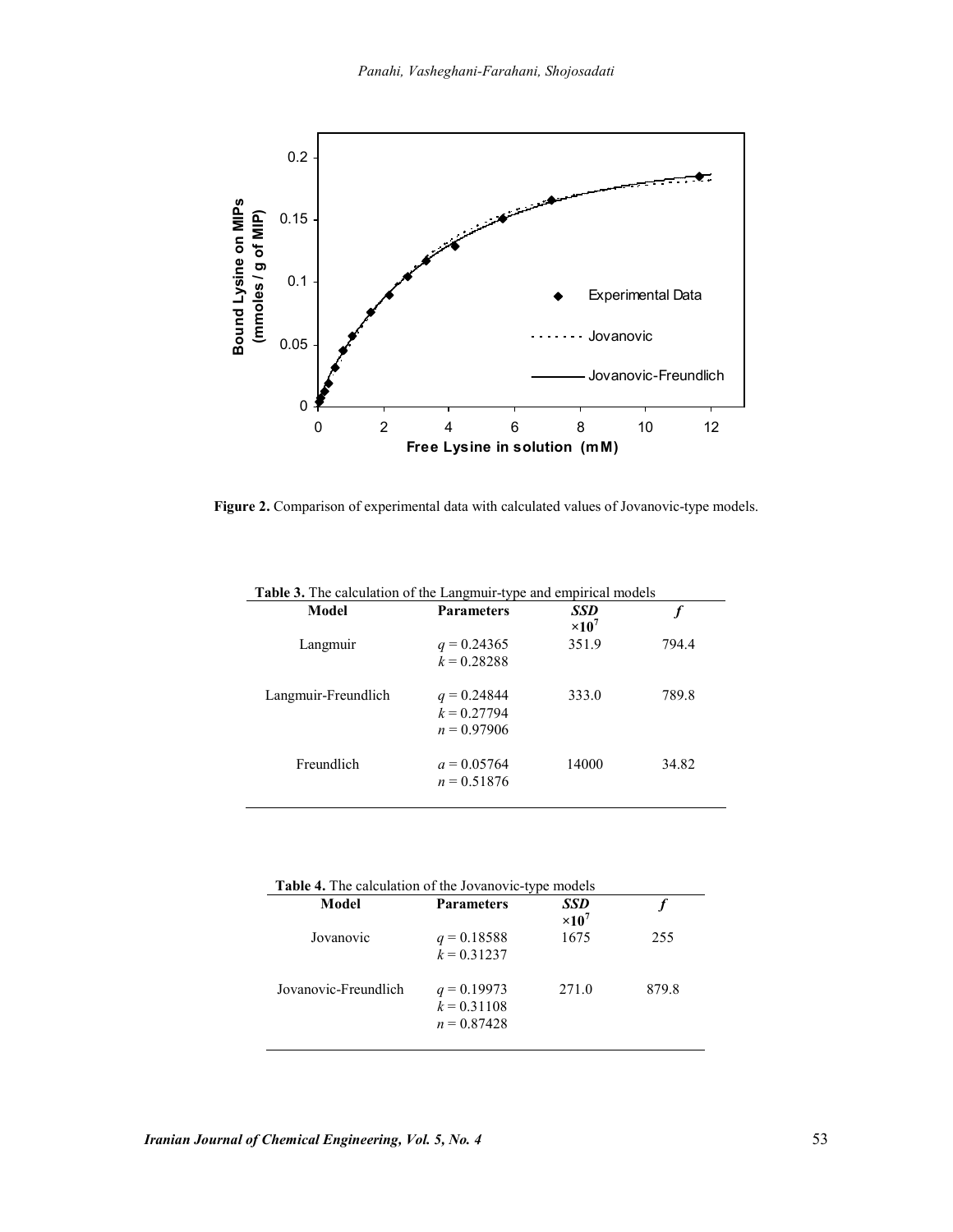Overall results show that the experimental data have not been fitted well to the Freundlich model. Comparison of the Fisher and SSD values indicates that it is the least suitable model, as this expression cannot consider the occurrence of a limited adsorption and some mechanical contacts between adsorbate and desorbate molecules. In addition, it has 2 parameters. But it can, specifically, predict the moderate equilibrium concentration range [11-13].

Also, the Langmuir-Freundlich model shows less SSD value than the Langmuir model does for fitting of adsorption data. However the former model has 3 parameters, while the Langmuir model is 2-parametric. The number of parameters has affected the Fisher values and the Langmuir model is, consequently, more suitable than the Freundlich-Langmuir model

In addition, the Jovanovic-Freundlich model is clearly the best model in terms of SSD and  $f$  values. It can be ascribed to the heterogeneity of polymer particles and the possibility of some mechanical contacts between the adsorbate and desorbate molecules due to the existence of carboxyl and amine groups in the lysine molecule, although this model is 3-parameteric.

The consideration of the heterogeneity parameters shows that LLIP have a limited binding site type, although  $it$  $\overline{1}$ heterogeneous. This confirms a strong need for optimization of the synthesis method to improve the binding performance of the MIPs and their surface homogeneity, and to shift toward higher values of energy of the different sites. Some of these attempts include the optimization of the experimental condition used in chromatography [3], such as mobile phase pH [2] or adsorption pH of batch rebinding as reported in our previous work [17].

Theoretical results show that the Jovanovic model gives the best prediction of retention capacity (q) equal to  $27.26$  mg (0.186 mmol) lysine per g of LLIP, as the nearest value to the experimental data, in comparison with other models. However, this is very close to that obtained by the Jovanovic-Freundlich model.

## **Conclusion**

Since the optimization of adsorption-based operations requires an accurate model for the representation of the separation, in the present study different models were applied to fit the equilibrium adsorption isotherm of by its L-lysine separation imprinted polymers.

SSD values of the regression analysis indicated that the Jovanovic-Freundlich model which takes into account the heterogeneity of the LLIP, is superior to the other models. The goodness of data fit to this model can be related to considering the possibility of some mechanical contacts between the adsorbing and desorbing molecules [15] because of the existence of carboxyl and amine groups in adsorbate molecules (lysine).

The consideration of heterogeneity parameters shows that LLIPs have a limited binding site, although they are heterogeneous. This confirms a strong need for optimization of the synthesis method to improve the binding performance of the MIPs and their surface homogeneity and to shift toward higher values of energy of different sites.

The best prediction of retention capacity, obtained by applying the Jovanovic model, was approved with the experimental data. Also, this model behaved quite similar to the Jovanovic-Freundlich model for fitting experimental data of L-lysine separation by its imprinted polymers.

## **Nomenclature**

- $\overline{a}$ Constant parameter
- $\overline{B}$ Equilibrium concentration of lysine in the adsobed phase
- Experimental adsorption value  $B_{ex}$
- $\overline{B_{\alpha}}$  Average of experimental adsorption value